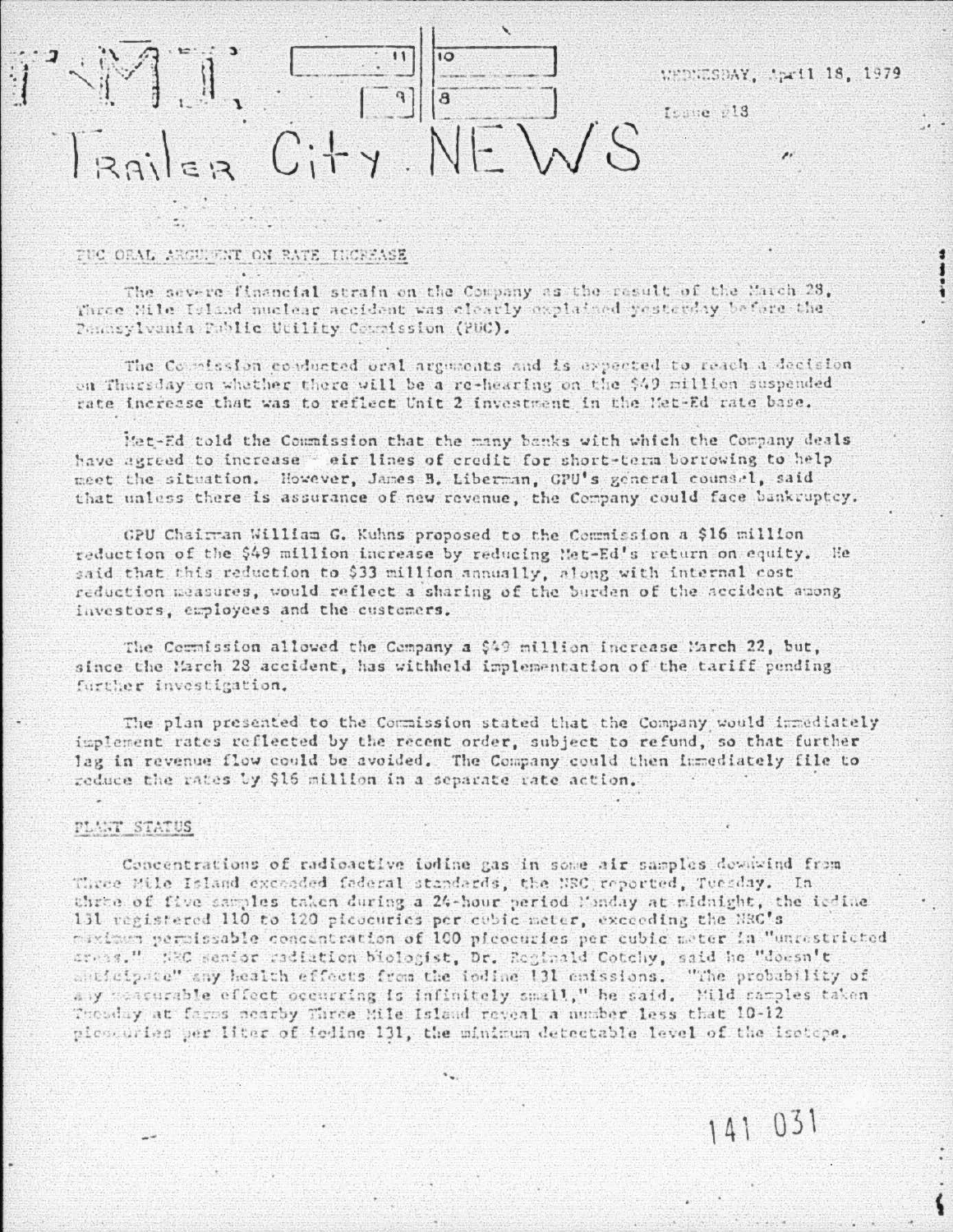# GPU'S STOCK VOLUME STILL NEAR TOP

GPU's common stock volume during last week reached about 2.4 million shares, the second highest issue traded among the 2,123 on the New York Stock Exchange. GPU's volume the week before had been 3.5 million.

Yesterday, GPU's stock price closed at 13-5/8, the high for the day, on a volume of 329,400 shares. The stock opened at 13-1/2 and its low was 13-1/8.

## CONVENTIONS PINCHING MOTEL SPACE

The motel room situation is approaching crisis proportions as a number of major, perminently-booked conventions head into this area. As mentioned yesterday, if you alone are occupying a two-bedded room, please plan to double up. Contact Communications at ext. 110 or call 944-6855.

### **EACK INTO THE POOL**

Transportation is becoming short, too. If you have a company car that is not being fully used - perhaps for only one or two hours a day - please turn it into the motor pool. Your transportation will be arranged as needed. Honest.

# TO TER COUNTRY HOME

Plans are underway for the eventual transfer of Trailer City to Three Mile Island. Some moving already is completed, and the remainder will take some time while sequences are worked out that will minipize work disruptions. Those croloyees who have not gone through the Health Physics procedure will be requested to do so before the move. The procedure takes about two hours.

#### HARRISPURG AREA WEATHER

Wednesday will be partly sunny with highs in the mid-50s to near 60. Fair and chilly this evening with temperatures from 35 - 40 degrees. Thursday will be sunny and pleasant with highs near 70 degrees. Chances of rain are near zero through Wednesday evening.

### LOST SUNTING TO

A pair of sunglasses in a brown leather case was left in a chuttle van at about ridnight Saturday (April 14). If found, please return to Peg Swith in trailer #16.

141 032

i